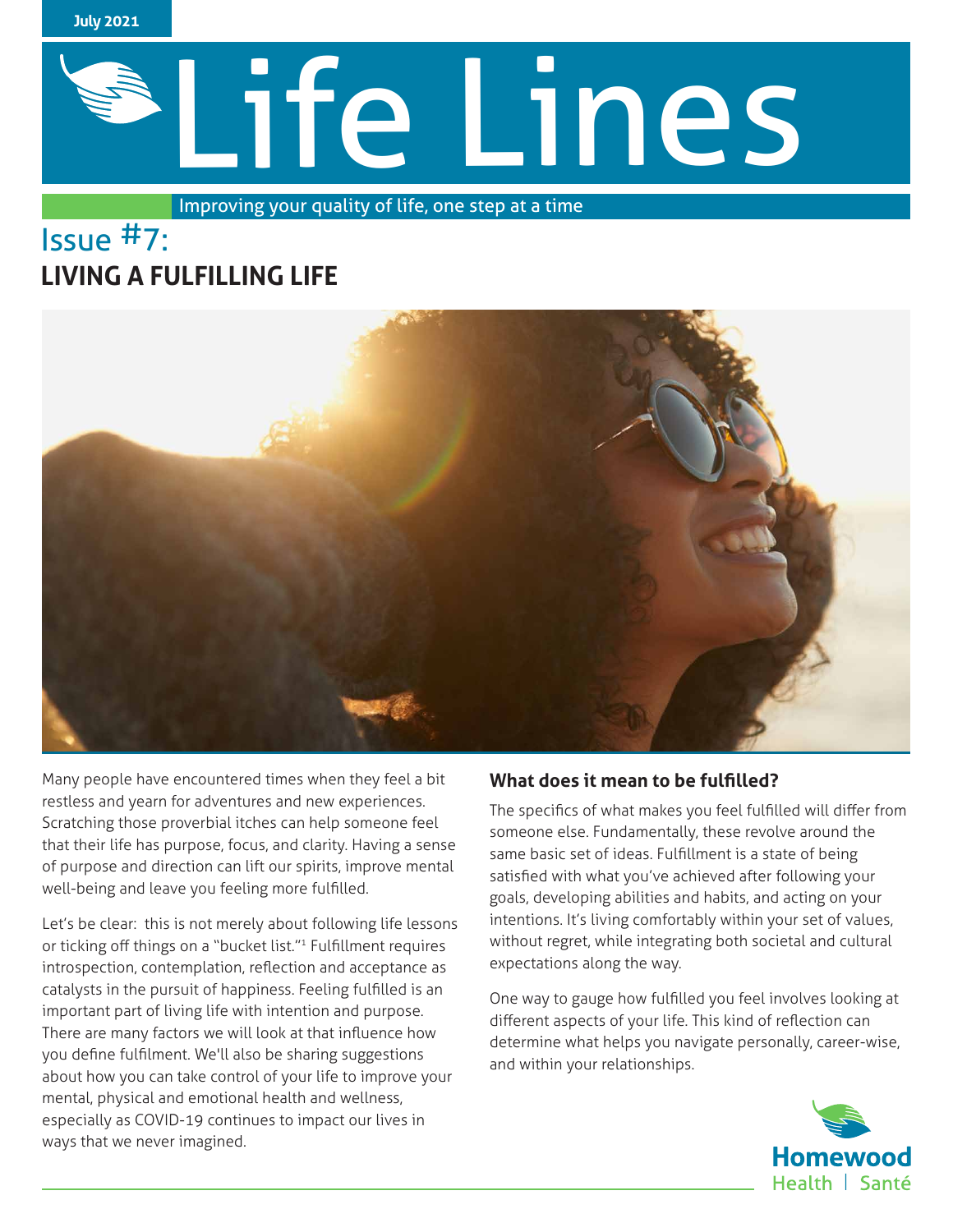It's important to consider how societal and cultural influences affect how personally fulfilled you feel and being prepared to step away within legal guidelines freely to discover and embrace your values. For example, society and cultural influences cast judgment about whether someone is single or married; whether they are a parent or not; and even whether they own or rent their home. On the career front, you might reflect on your education, job performance, or financial achievements. However, as you evaluate, you also need to consider that you may be comparing yourself to another person. If so, ask yourself why? Do you feel that you need to compete with others in finding fulfillment? What is it about that other person that you aspire to? While a bit of competition can be motivating, focussing too much on comparisons with someone else's ideals can have the opposite effect. You want to reflect and work towards your own goals and dreams, not arrive at a one-dimensional creation. Given that consideration, you may discover that you are giving less time, energy and focus to the relationships you have with other people in your life. It may be something that you want to change. It's good to look at the complexity and depth within your relationships because "good relationships keep us happier and healthier. Period."<sup>2</sup>

### **The relationships factor**

We often neglect our relationships and don't make the necessary investments because we trade them for what we believe to be more critical or urgent. But in actuality, it's the genuine connections we have with others that may have a more significant influence on our sense of fulfillment than we realize. Harvard professors Grant and Clueck conducted a series of studies that initially followed two groups of men to see if they could observe the factors that led people to have happy and healthy lives.<sup>3</sup> The researchers tracked 724 participants from "varying walks of life over the course of 75 years." They revealed that "the quality of our life – emotionally, physically, and mentally – is directly proportional to the quality of our relationships."4 It's the quality that's key, and the depth of the relationship matters because "just knowing a lot of people isn't enough."<sup>5</sup>

There's a lot of good that happens for our sense of fulfillment when we invest in genuine connections with people through meaningful relationships. We live shared experiences and have interactions that allow us to develop a social skill referred to as "Positive Alacrity," which is defined as "creating intentional micro-experiences that cause an emotional uplifting in others."6 In short, it means that the frequency, mode and duration of our interactions can build meaningful, emotional currency within our

relationships because "by uplifting others, we inadvertently uplift ourselves." For example, when we connect with others consistently, using various communication modes that are founded in positive gestures and involve words, visuals and touch, we feel much better about ourselves. We can express our gratitude that they are in our lives. Another set of influential studies backed the power of these positive gestures and their ability to influence people's happiness.<sup>7</sup> Participants completed tasks such as writing a short handwritten note, taking a minute to thank someone in person, gifting a small token of appreciation, and writing a longer letter, then reading it aloud to the recipient. The results showed that participants reported "increased happiness and decreased depression for a full month after completing the action[s]."

### **What else can influence your sense of fulfillment?**

Experiencing close and supportive relationships helps you increase feelings of happiness and fulfillment. But other influences can affect how easy or difficult it might be to get there. Your family history, different life events you experienced, personal beliefs you developed and personality traits all influence your sense of fulfillment. Social messaging heard over the past few decades has revolved around a belief that people "deserve" to live out their dreams and that reaching your achieving big-ticket goals will also put you on the right track to finding true happiness. However, realistically, many people continue to live very fulfilled yet unextraordinary lives. There is no harm in having a pragmatic sense of purpose. On your quest to achieving fulfillment, you will need to spend time thinking about what motivates you.

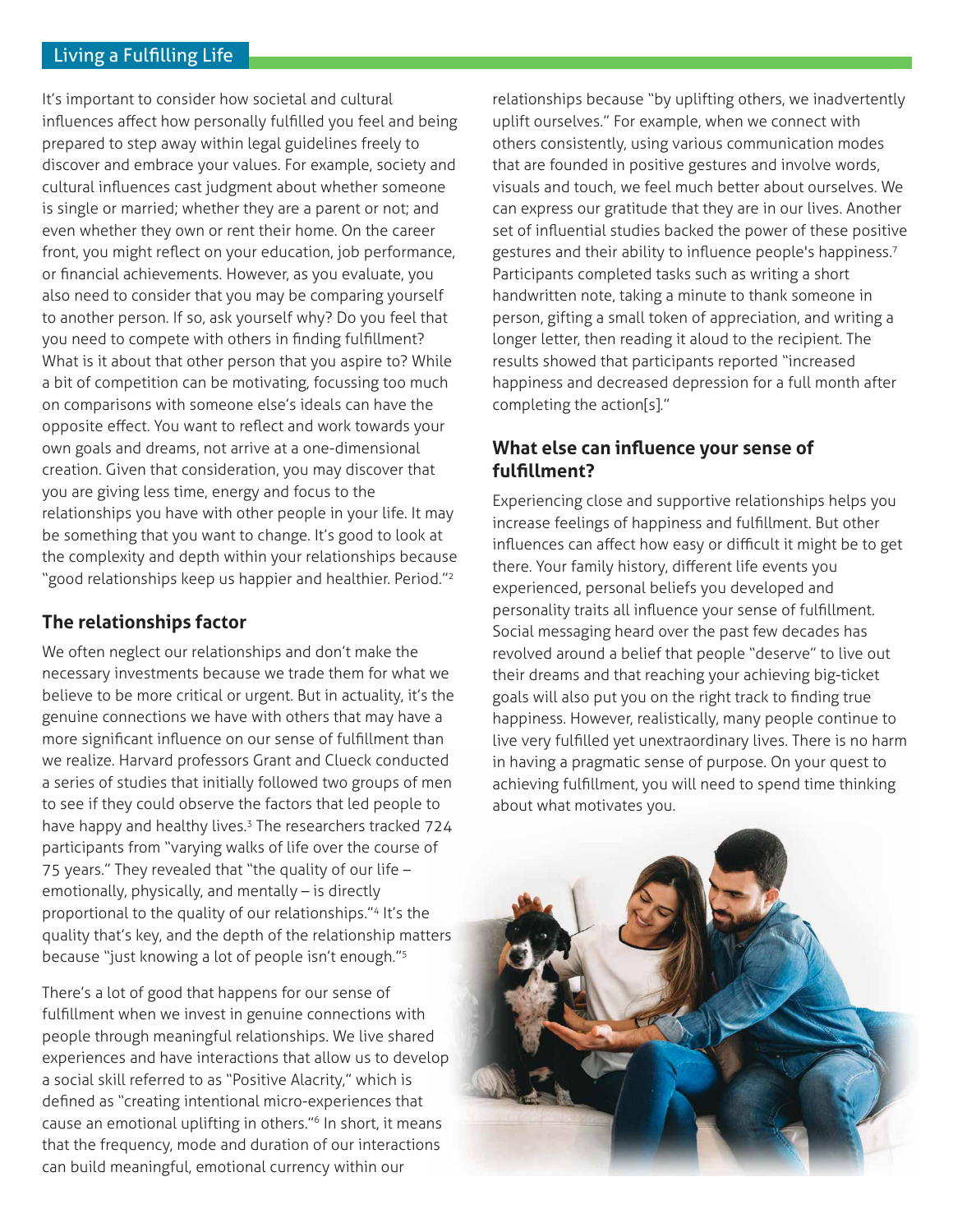### **Finding motivation**

Consider this list as you reflect on your motivations

- $\square$  Think about your "why." It could be someone or something you love to do, but there is a purpose for your actions.
- $\square$  Evaluate your life. Look at your family, friends, career, finances, health, relationships and fun; assess them on a scale of 1 (needs improvement) to 10 (totally awesome). Look at your low scores and describe what it would look like as a 10. Contemplating this could help you determine priorities.
- $\square$  Be realistic when facing challenges. It is not easy, and not everything will go your way. Learn from mistakes and recognize the contributions they make along the way.
- $\square$  Think of who is in your support network family, friends, doctors, etc. and accept their help to get you back on track.
- $\square$  Recognize, track and celebrate your progress, no matter how small. It will give you a record of where you've started and how far you've gone, showing your movement and growth over time.
- $\square$  Keep moving forward. It's okay to take breaks and engage in reflection to revisit your goals.

### **Still, goal setting can be a big help**

Establishing goals can help you become more successful. It can also give your brain a boost of positive endorphins by helping you recognize and realize your achievements. You shouldn't feel that you need to set drastic measures to be effective. Setting several smaller, more focused, manageable, reasonable, and achievable goals can be far more beneficial than chasing after lofty, unattainable and broad targets.<sup>8</sup>

There is also a tremendous benefit for using "goals [to] set direction" and "systems [to] build progress."9 For example, take the time to recognize the necessary activities along the way to achieving a goal. You will often have a greater sense of fulfillment and achieve more happiness that builds from that momentum. You might also identify anti-goals or things you don't want to achieve. This approach allows for a reverse-engineering of your priorities to, in turn, give you more precise focus.

What you want to avoid is a situation where the goals are created without personal reflection and simply for the sake of having some written down. Suppose you don't do the thinking to ensure they are purposeful. In that case, goals can make you feel worse about a situation because "if a goal is too vague, it's harder to reach, and you don't know when or if you've gotten there."<sup>10</sup>

### **Keep an open mind and don't rush when seeking fulfillment**

Ideally, you want to ensure that awareness of your present physical, mental, and emotional health and well-being all factor into the sense of fulfillment you feel. It may be necessary to slow yourself down enough to enjoy life and gain the insight you are seeking.

Here are some tips that might help in your quest.<sup>11</sup>

- Recognize and release things that are outside of your control. You'll reduce worry and feel better. Go with your instincts.
- Branch out of familiarity to try new things.
- Live in the present. Being anchored in the past can be counterproductive and keep you from moving forward. Similarly, focusing on the future will only help you miss the beauty of the here and now.
- Be kind and be appreciative. Share love and gratitude. Dr. Daniel Glaser, a prominent neuroscientist, shared this: "It's amazing what you can achieve if you don't care who gets the credit."<sup>12</sup>
- Life is what happens when you don't pay attention to your surroundings. Remind yourself to experience life first hand, not through the intermediary of a screen.
- When in unfamiliar situations, look for familiar things and form connections to give you a greater sense of security. It's okay not to have the answer, perhaps you first need to live the question so you'll experience the answer one day without even noticing.<sup>13</sup>
- Be yourself and live with integrity, even when no-one is looking.
- Choose where you invest your energy. It's okay to redirect it if it's draining you.